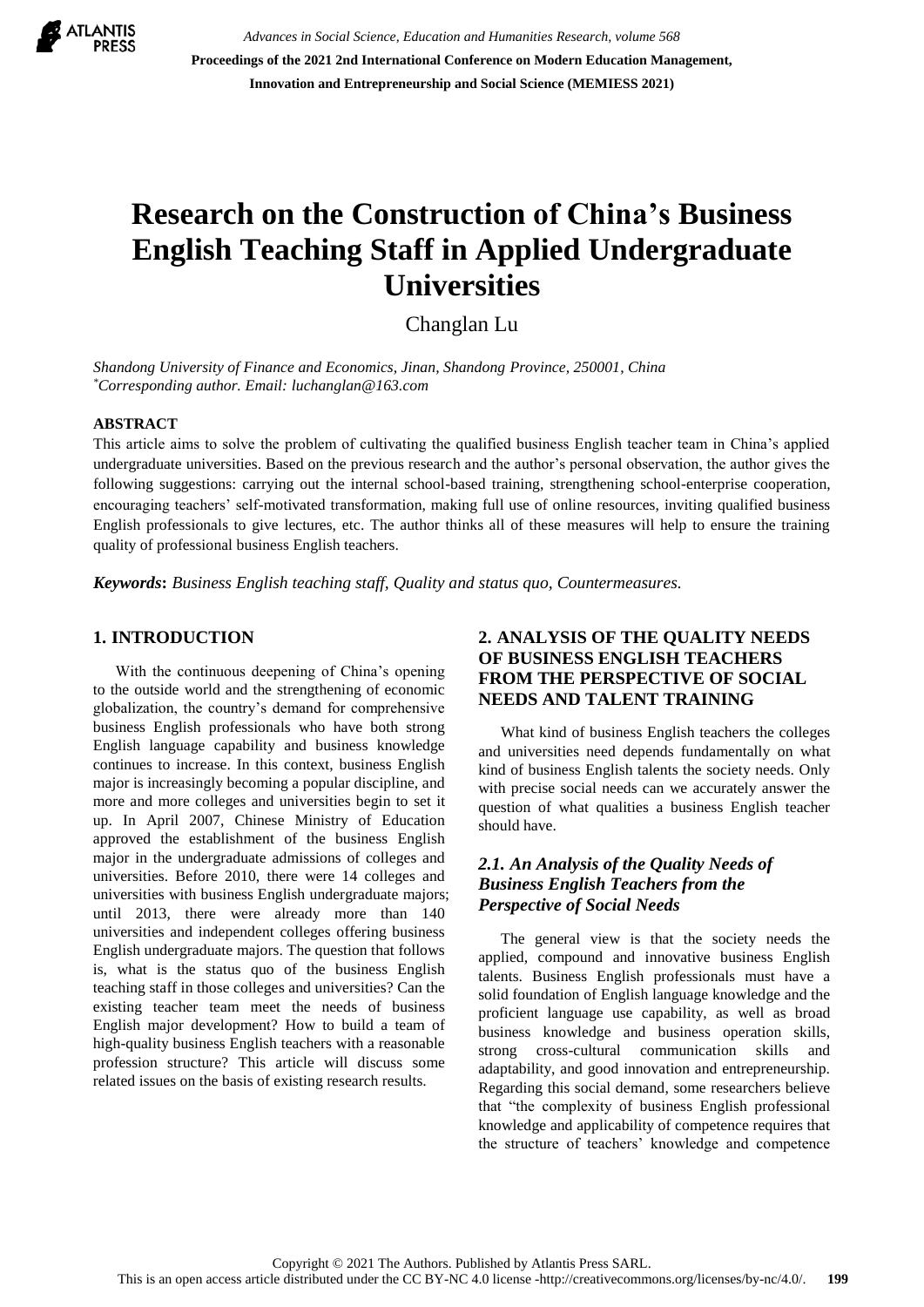must be complex and practical" [1]. It is generally believed that business English teachers should have a multi-disciplinary knowledge structure (English and business knowledge background), strong teaching and research capabilities, and a certain degree of practicality.

On the whole, the author agrees with the viewpoint that business English teachers should have a multidisciplinary knowledge structure and strong teaching and research capabilities, but it is necessary to have a further discussion about the meaning of "practicality". When it comes to the practicality of business English teachers, some researchers believe that "the discipline -- -business English essentially requires professional teachers to have both solid theoretical knowledge and relevant practical experience, ability and some other professional qualities. At the same time, teachers need to have rich practical work experience, high practical skills. They should be familiar with the product information, market dynamics, business operations and trends of the industry they are engaged in" [2]; "They should have a wealth of first-line industry and enterprise work experience and a generous professional knowledge base" [3]. The author believes that the above requirements seem to be too demanding for full-time business English teachers, and it is difficult to meet all the requirements in reality; and from the perspective of "creating a highly simulated business English teaching situation", the above requirements are not necessary to be satisfied.

The author believes that strengthening the schoolenterprise cooperation and joint construction of business English laboratories and internship training bases will help business English teachers to conduct long-term and systematic social surveys in enterprises, and to allow them to participate in the company's activities within the possible extent, which should be a feasible method for the faculty building of business English teachers.

## *2.2. Analysis of Business English Teachers' Quality Needs from the Perspective of Talent Cultivation*

Analysis From the perspective of talent cultivation, the training of qualified business English graduates is the result of the overall teamwork of the teaching staff, which includes not only the participation of business English teachers but also of teachers in other subjects. As far as the cultivation of cross-cultural communication skills is concerned, the teaching of foreign politics, society, law, literature, religion and other fields of knowledge may require the cooperation of multiple teachers of different disciplines. It is not necessary at all to require most business English teachers or even all business English teachers to have "practical" or even professional working experience.

It is a truth what colleges and universities aim to cultivate are qualified business English graduates. And it is a bigger truth if a business graduate from any university in the world wants to become a successful business person, he/she must go through a long-term training and continuous re-learning process in actual work. Vocational capability and competence cannot be accomplished at one time in school. What colleges and universities have laid for students are a basic knowledge foundation, a professional literacy foundation, a continuous learning and self-improvement foundation. The specific industries that graduates will go to in the future are very different. Their understanding and familiarity with the specific industry information, product information, market dynamics and other issues must be the goal that they have to achieve only after they have engaged in this specific field of job. It is not necessary for their teachers to "be familiar with all of the product information, market dynamics, business operation and development trend of the industry". Besides, the product information, market dynamics, and business operations are keeping updating. It will really be a big challenge for the teachers to keep track of the latest industry information.

The author believes that the "Undergraduate Teaching Requirements for Business English Majors in Colleges and Universities (Trial)" formulated in 2009 is quite cautious, scientific and feasible in the definition of training objectives, and it does not make too detailed or excessive training objectives. The goals are extremely realistic and achievable.

In summary, from the perspective of social demand and talent training, it is not advisable to have a too narrow or biased understanding of the "practical" quality requirements for business English teachers. "Practical" does not necessarily require teachers to have the front line experience of relevant industries. Business English teachers should have a cross-cutting knowledge structure. And for them, to have strong teaching and research skills are the basic requirements, which should be met to the greatest extent.

## **3. ANALYSIS OF THE STATUS QUO AND EXISTING PROBLEMS OF BUSINESS ENGLISH TEACHERS IN CHINA'S COLLEGES AND UNIVERSITIES**

Researchers generally believe that most of the business English teachers have a relatively narrow and single knowledge structure and lack a cross-disciplinary and comprehensive knowledge structure. Their knowledge background is either a single English language and literature one, or a single economic and business one (The teachers of English language and literature account for the majority, and teachers of economics and business background are a minority); teachers with both English and business backgrounds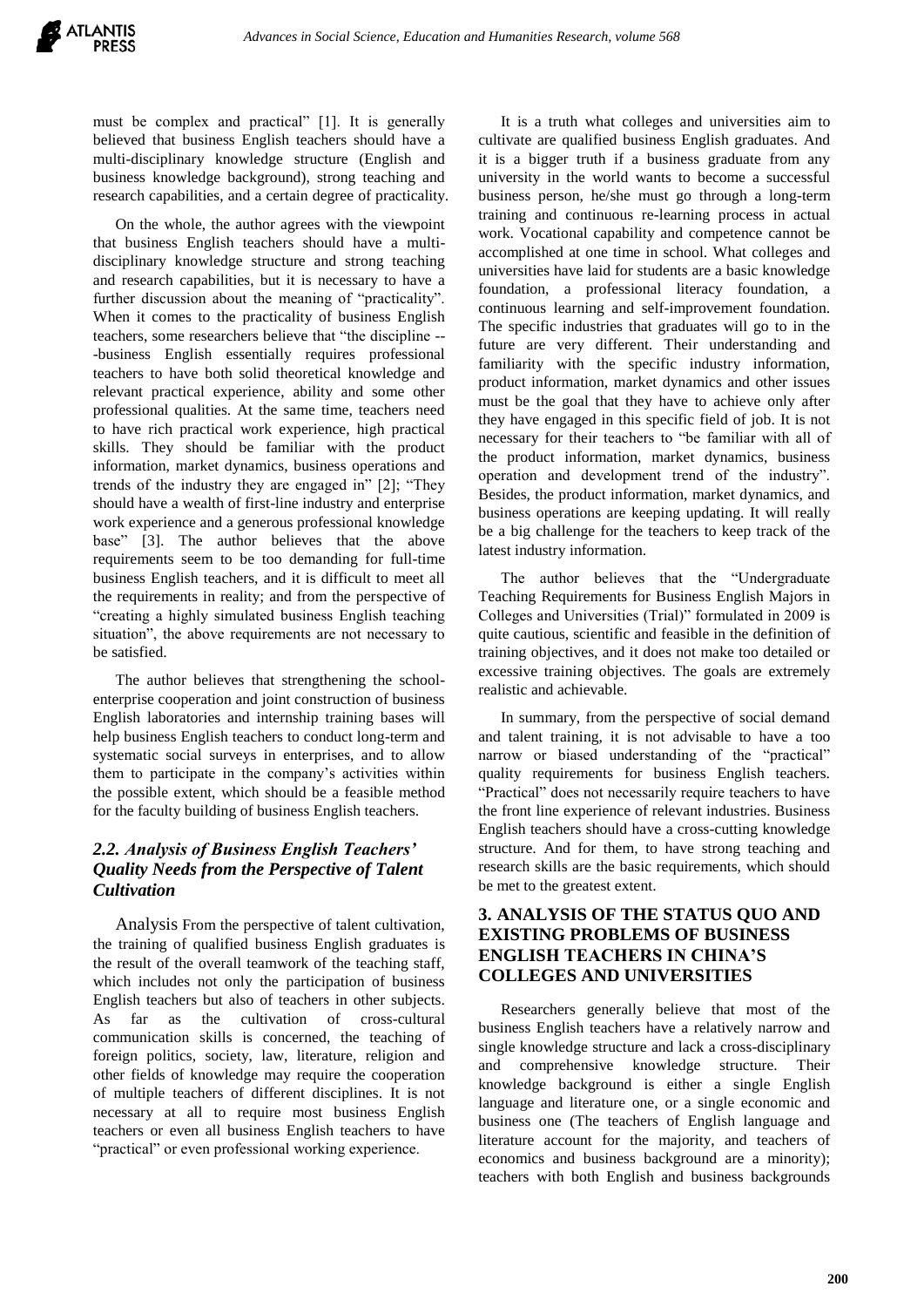are relatively small, and those with a compound knowledge background and professional qualifications are fewer. In addition, a small number of business English teachers are foreign teachers with business education background, some others are foreign students who have completed business education abroad, or guest teachers from companies.

As an independent discipline, we know the establishing of business English major starts late in China, but it develops rapidly, and there is lack of farsighted overall planning and practical strategic layout, all of which has resulted in the continuous overexpansion as well as problems of this discipline. With its expansion, there are many problems arising, one of which is the building problem of the teaching staff of business English in colleges and universities. The majority of business English teachers graduate from a single English language and literature education background. They lack a business education background and have not conducted a more systematic and comprehensive self-study of business knowledge or related training. Due to the flaws in the knowledge structure, most of the business English teachers prefer to take the college English teaching methods to teach business English courses, so it is difficult to achieve ideal teaching results. They are better at explaining vocabulary, grammar, translation skills, and writing methods, but they are not good at how to analyze the business knowledge accurately and how to train students to proficiently use English language skills in a business context. This also makes it difficult for them to construct efficient classroom teaching models and innovative teaching methods. In the article "Research on Strengthening the Construction of Business English Teachers", Yuan Qingrong points out "Due to insufficient business knowledge and the habit of teaching the college English over the years, they tend to teach too much language knowledge in class, and when encountering more professional business questions (such as letters of credit), it is difficult for them to explain these terms clearly and not to say to guide the students to think broadly and critically." [4] In contrast, business English teachers from a single business education experience have sufficient business knowledge themselves. However, most of them have insufficient English language proficiency. Because they are limited by their language proficiency, they use Chinese when teaching in class or expounding business terms to students. It is a bit difficult to require them to use English throughout the teaching process.

As a whole, teachers with a single discipline background (whether from a pure English major or a pure business major) cannot perfectly combine English and business knowledge to achieve efficient teaching results or goals. So, what will happen if asking those English foreign teachers with business education experience to use English to teach business courses to students? The author believes that when offering such courses, both of students' English proficiency and business knowledge foundation should be considered. The teaching topics have to be seriously selected, and teaching content should be carefully designed. Such courses should only be offered to senior students. These courses will help to effectively integrate students' language application ability and business knowledge. Then the students' business skills can be advanced to a whole new level.

## **4. COUNTERMEASURES AND SUGGESTIONS FOR THE CONSTRUCTION OF BUSINESS ENGLISH TEACHERS IN COLLEGES AND UNIVERSITIES**

In order to build a high-quality faculty of "doublequalified" business English teachers with reasonable structure and sustainable development, it needs the support of the government's macro policy, of the education and teaching reform, and of the universities and colleges. This section of the article will propose some countermeasures and suggestions in response to the deficiencies in the existing business English teaching staff in China's colleges and universities discussed above.

Regarding the existing teaching team, the author thinks that the most important thing is for colleges and universities to do is to train the existing business English teachers through various channels and methods. How to cultivate the qualified business English teacher team, the author gives following suggestions:

(1) The colleges and universities should make full use of the internal resources and implement schoolbased training. This is a suggestion that most researchers have mentioned. The author believes that this suggestion is very scientific and practical, and it has the advantages of strong operability, sustainability and low cost. School-based training will not delay the teachers' daily teaching and research activities or the school's curriculum arrangements, and meanwhile it can help to improve the professional proficiency of business English teachers. The budgets of many colleges and universities are already very tight. The large-scale sending of teachers to foreign business universities for training is not realistic, many colleges and universities cannot afford the fund, and furthermore it will affect the normal teaching schedule of the school. Of course, when carrying out school-based training, attention should be paid to the scientific planning, systematic arrangements, and careful selecting of courses for teachers who undertake different teaching tasks, so as not to let the training become a mere formality without actual effect.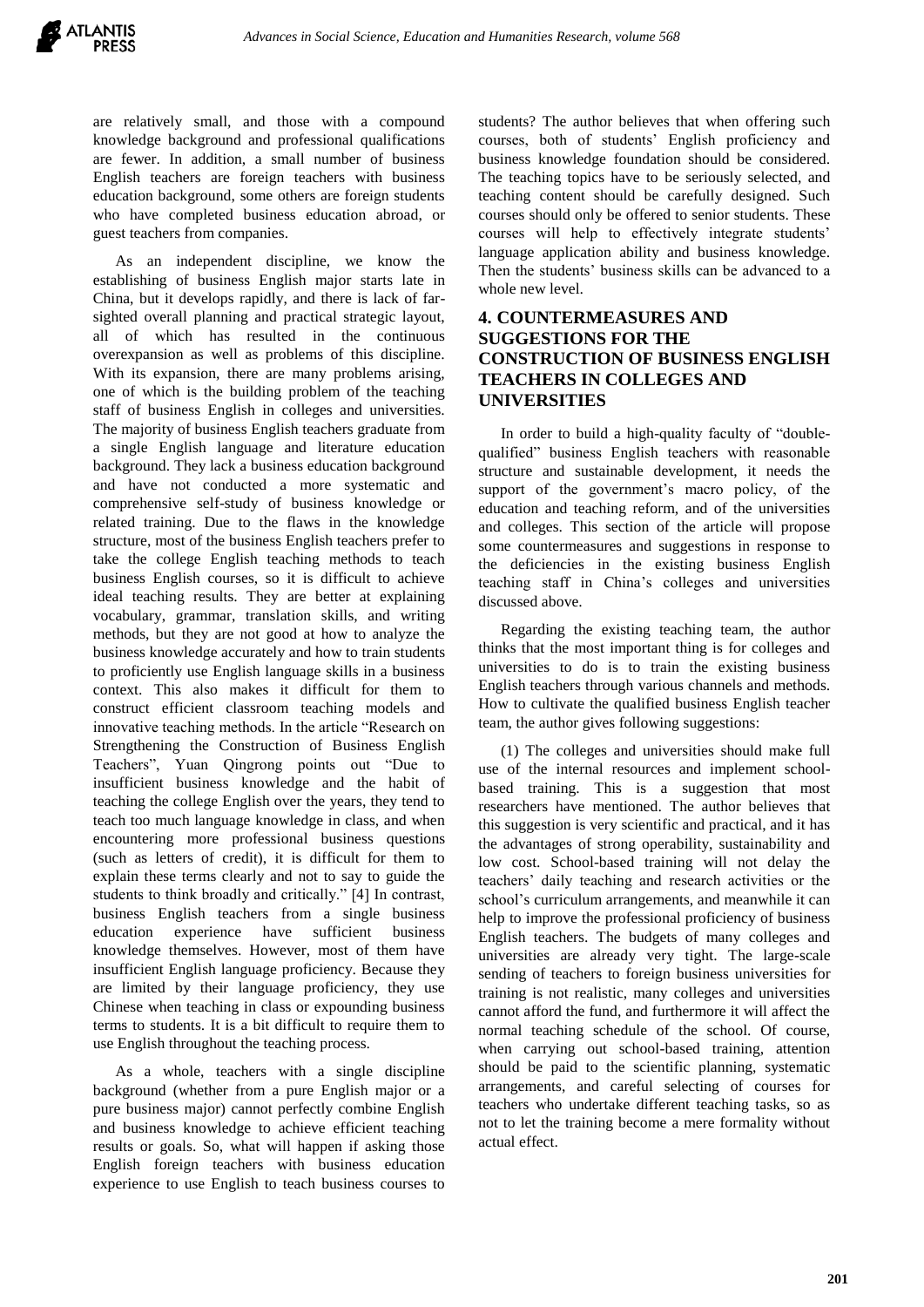(2) Colleges and universities with sufficient financial resources and teaching staff can consider to encourage their teachers to go to well-known domestic universities for further study as visiting scholars, or to get some interdisciplinary master's or higher degrees without delaying normal teaching activities. Although this training method has the disadvantages of costing more money and bringing many inconveniences to the participants of the training, if the university has sufficient funds and the selected candidates have sufficient curiosity and self-motivation, this training method will be a good choice. For many schools, although the cost of school-based training is low, the problem of lack of a strong enough training force does exist. The overall situation of teachers in many schools is not very optimistic. When making this kind of training plan, attention should be paid to strengthen the supervision, inspection and assessment of training participants to avoid spending a great deal of money but with little effect.

(3) The colleges and universities should strengthen the school-enterprise cooperation and co-construction, and jointly establish business English laboratories and practice bases with local business-related enterprises. They can encourage teachers to go deep into the company to conduct long-term and continuous social research to understand the needs of the company for talents, enabling teachers fully understand the actual operating procedures and practices of business activities. And also they can invite the business English practitioners with higher theoretical literacy and rich practical experience to provide their teachers with relatively systematic training. Within the scope allowed by the enterprise, teachers are allowed to participate in the enterprise's daily business activities and do some auxiliary work that does not involve the enterprise's commercial secrets and core business information.

(4) Some colleges and universities can choose to cooperate with well-known domestic universities or international colleges in running schools and establishing inter-school cooperative and friendship relations. According to the actual situation of the school, those who can cooperate in running school should cooperate in running school, and those who can establish a cooperative relationship should establish a cooperative relationship. All in all, it is helpful to invite the outstanding teachers of foreign schools to systematically train the teachers of their own school. The teaching quality of the teachers in this school can also be improved by encouraging their teachers to serve as teaching assistants for outstanding teachers in other schools.

(5) The colleges and universities can make regular invitations for highly qualified business English professionals to come to the school to give a series of academic lectures or seminars. Generally speaking, the

business English practitioners of the company are under great pressure at work, they are busy in business, so it is not practical in hiring them as guest teachers, because they do not have so much time and energy to prepare lessons systematically. It is quite difficult for them to systematically teach students a comprehensive subject. However, if the school has carefully designed the teaching topics, the business English practitioners of the company can be invited to come to the school to give some academic lectures and seminars, which will be a relatively preferable approach. The basic knowledge and the more theoretical parts are taught by the teachers of the school, and it is more feasible to invite business English practitioners to undertake the other teaching part that is concerned with business practices.

(6) The colleges and universities can make full use of online resources and encourage the teachers to learn online on a regular basis. The advent of the Internet age has provided new ways and methods for learning and training. Now a lot of world-wide famous schools have launched a number of free online courses. And there are many online courses on business and management. The business English teachers can make good use of these resources, which will surely help them to improve their business literacy and capabilities on the long run.

(7) The colleges and universities can strengthen the contact and cooperation with some well-known software companies. These software companies focus on developing some application soft wares, such as simulation software, teaching software, and examination software, etc. Some of the simulation and teaching software developed by these companies are of great help to current teaching activities. They can simulate various scenarios and processes of some business activities very realistically. With the help of these software, teachers can easily carry out situational teaching, which is very helpful to teachers in reforming their teaching procedures. If these soft wares are fully and properly used, teachers can grasp the actual operation process of international trade, negotiation, logistics and other business activities without much difficulty, which can make up for teachers' regrets of lacking practical experience and weak "practicality".

#### **5. CONCLUSIONS**

The establishing of business English major and the improvement of the business English talent training are inseparable from qualified and professional business English teachers. However, the current contradiction between the rapid development of business English majors and the lagging construction of business English teachers is difficult to resolve quickly. Regarding the problems existing in the current business English teacher team, it is necessary to strictly refer to the "National Standards for Business English Majors" to